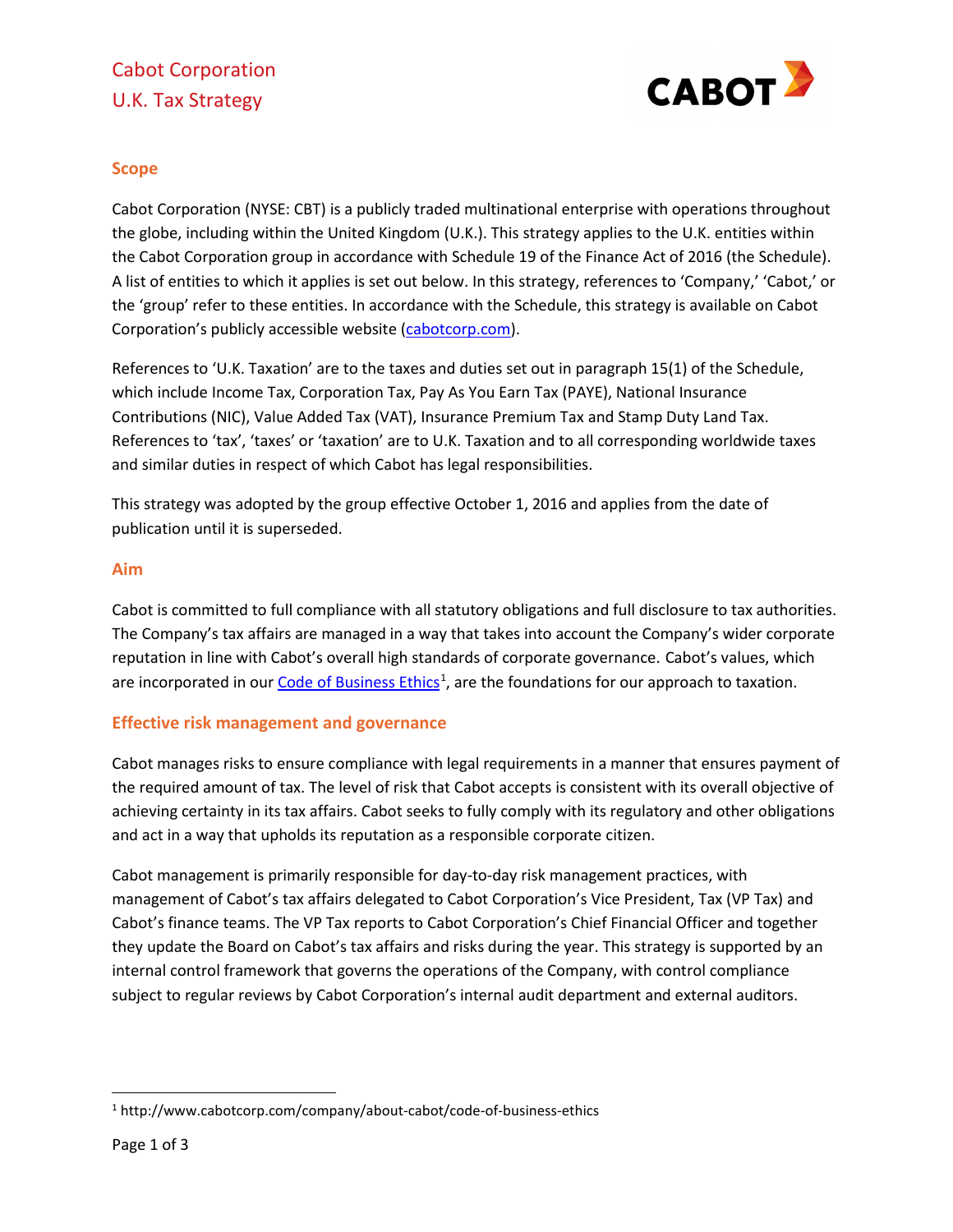

### **Attitude towards tax planning and level of risk**

Cabot's tax strategy follows the principles of Cabot Corporation's globa[l Code of Business Ethics.](http://www.cabotcorp.com/company/about-cabot/code-of-business-ethics) We maintain a strict values-based policy of compliance with all applicable tax laws and regulations of the jurisdictions in which the Company operates.

Consistent with those principles, when structuring our commercial activities, we will consider, among other factors, the tax laws of the countries in which we operate, with a view toward maximizing value on a sustainable basis. Any structuring that is undertaken will have commercial and economic substance, with full regard to potential impacts on our reputation as a responsible corporate citizen.

Cabot's processes, policies and governance operate to ensure compliance with tax laws and regulations in jurisdictions in which we operate, and are designed to identify and mitigate material tax risks. Due to the complexity of tax laws, we routinely receive advice from outside tax advisors to ensure we are in compliance with local tax laws and regulations.

#### **Working with HM Revenue & Customs (HMRC)**

Cabot believes it has a transparent and constructive relationship with HMRC, with meetings and communications as and when required to discuss developments in our business, current, future and retrospective tax risks, and interpretation of the law in relation to all relevant taxes.

Cabot seeks to ensure that HMRC is advised of significant transactions and changes in Cabot's business. When submitting tax computations and returns to HMRC, Cabot endeavors to disclose all relevant facts. Cabot also works with outside tax advisors to ensure that Cabot is informed of changes in U.K. tax laws relevant to Cabot's business and to ensure productive and mutually beneficial interactions with HMRC.

**Updated: 30 September 2021**